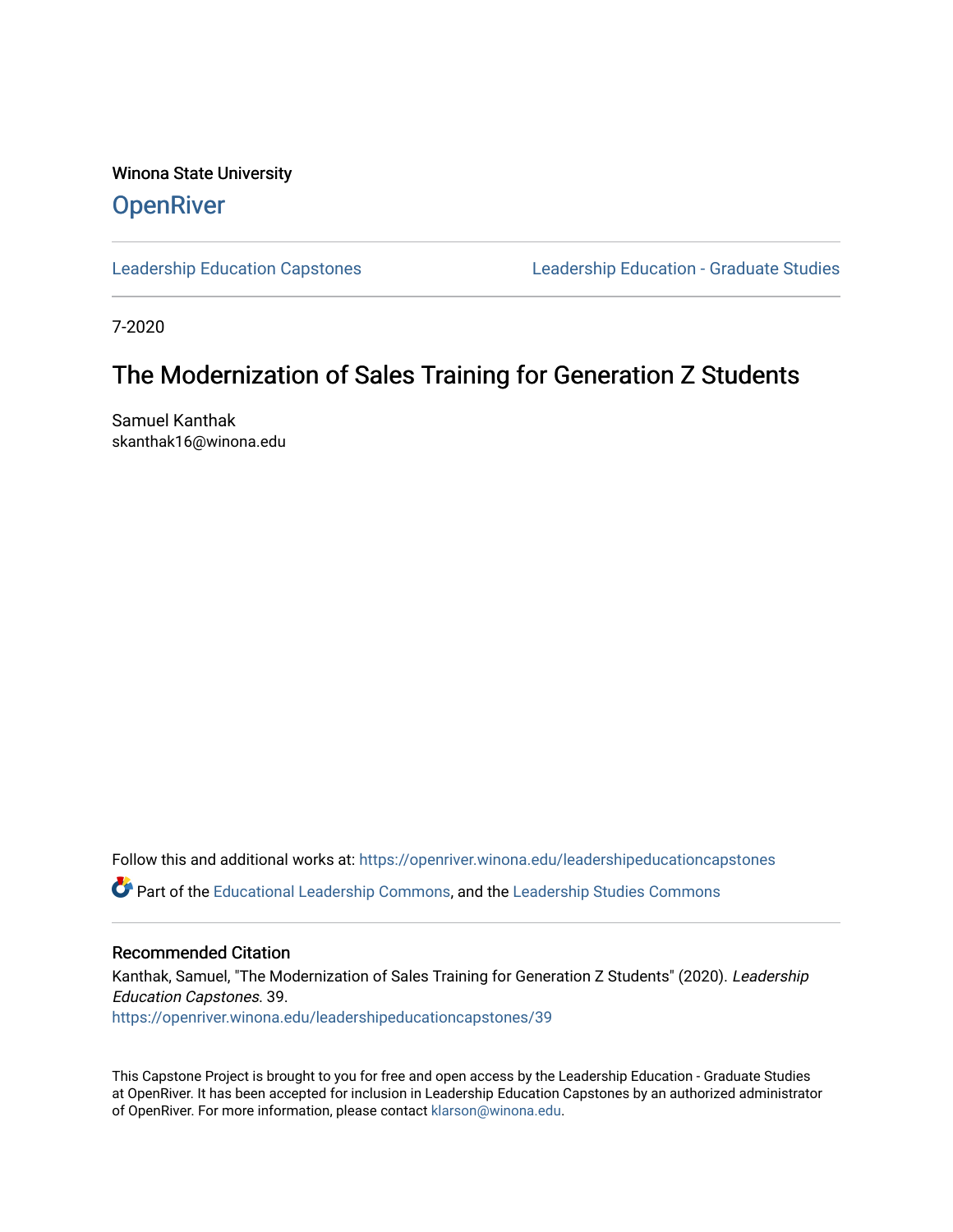

# Comprehensive Exam Project Presentation

### The Modernization of Sales Training for Generation Z Students Sam Kanthak Master's Program – Organizational Leadership 7/30/2020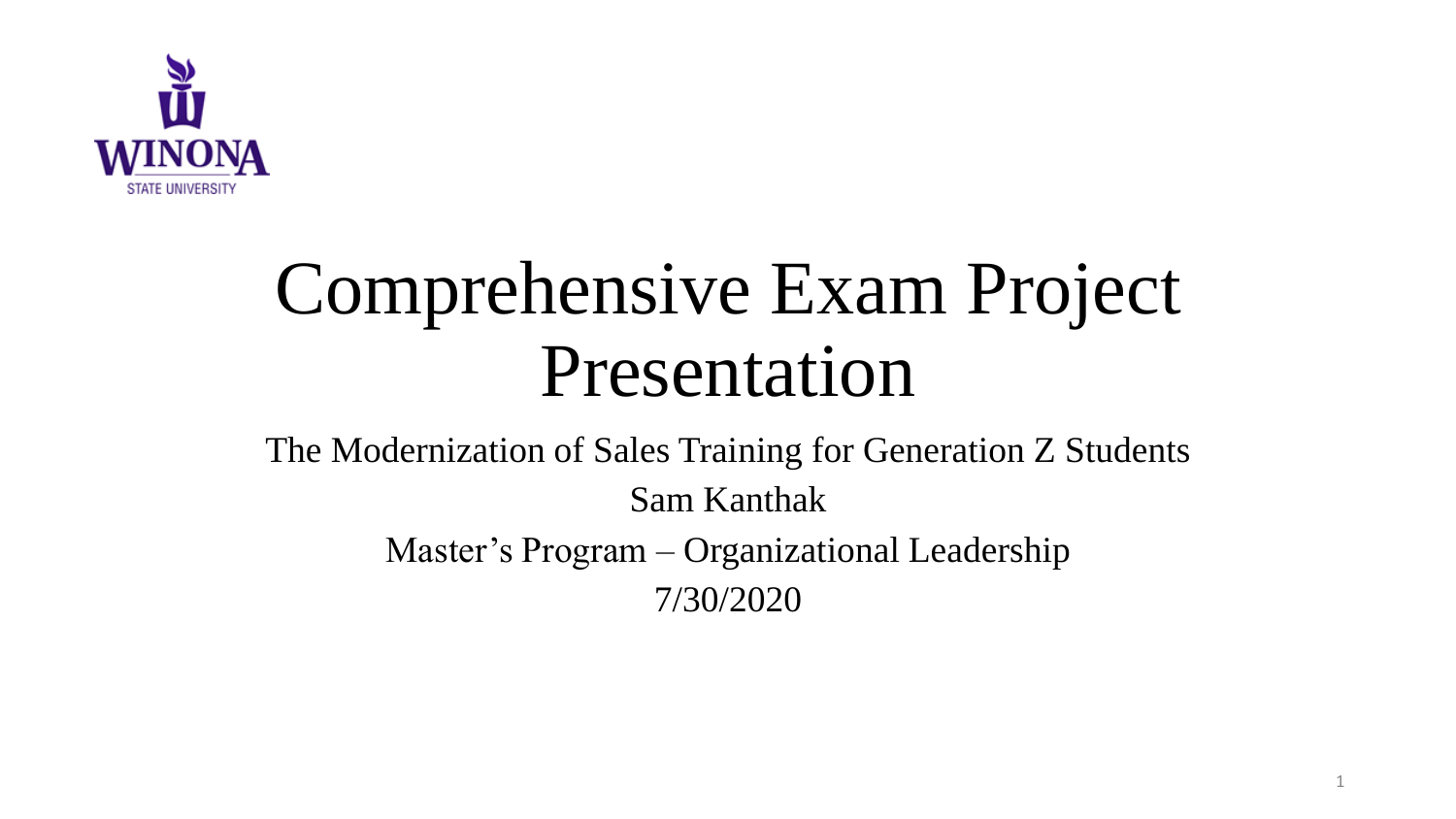

• Poor training causes: Unhappy employees Loss of customers

Low production **Increased turnover** 

- Generation Z students learn in a unique way compared to previous generations
	- (Thacker, 2016)

(Amo, 2018)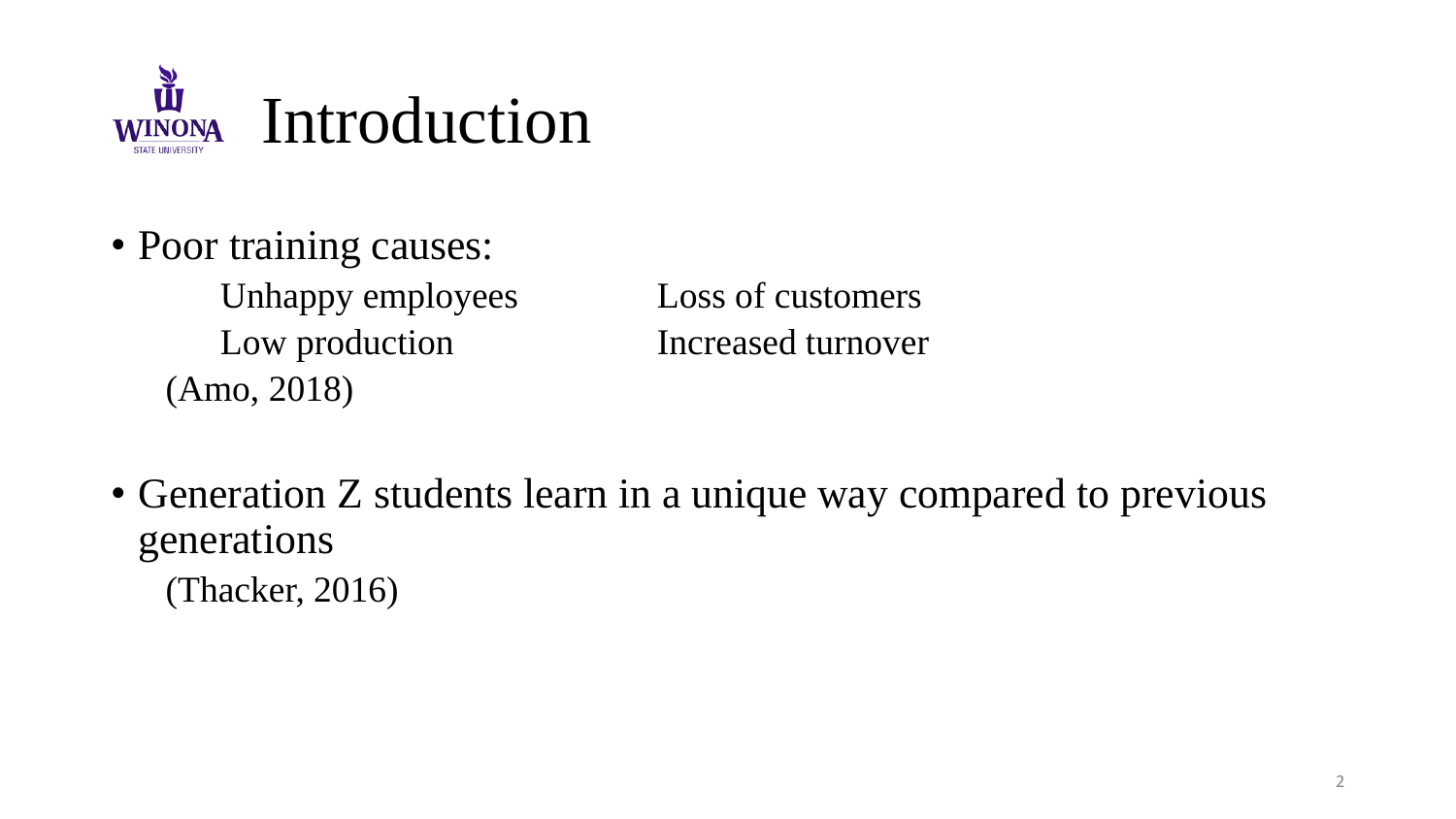

- The purpose of this study is to identify best practices for training Generation Z sales professionals
- The results will be used to update an outdated training program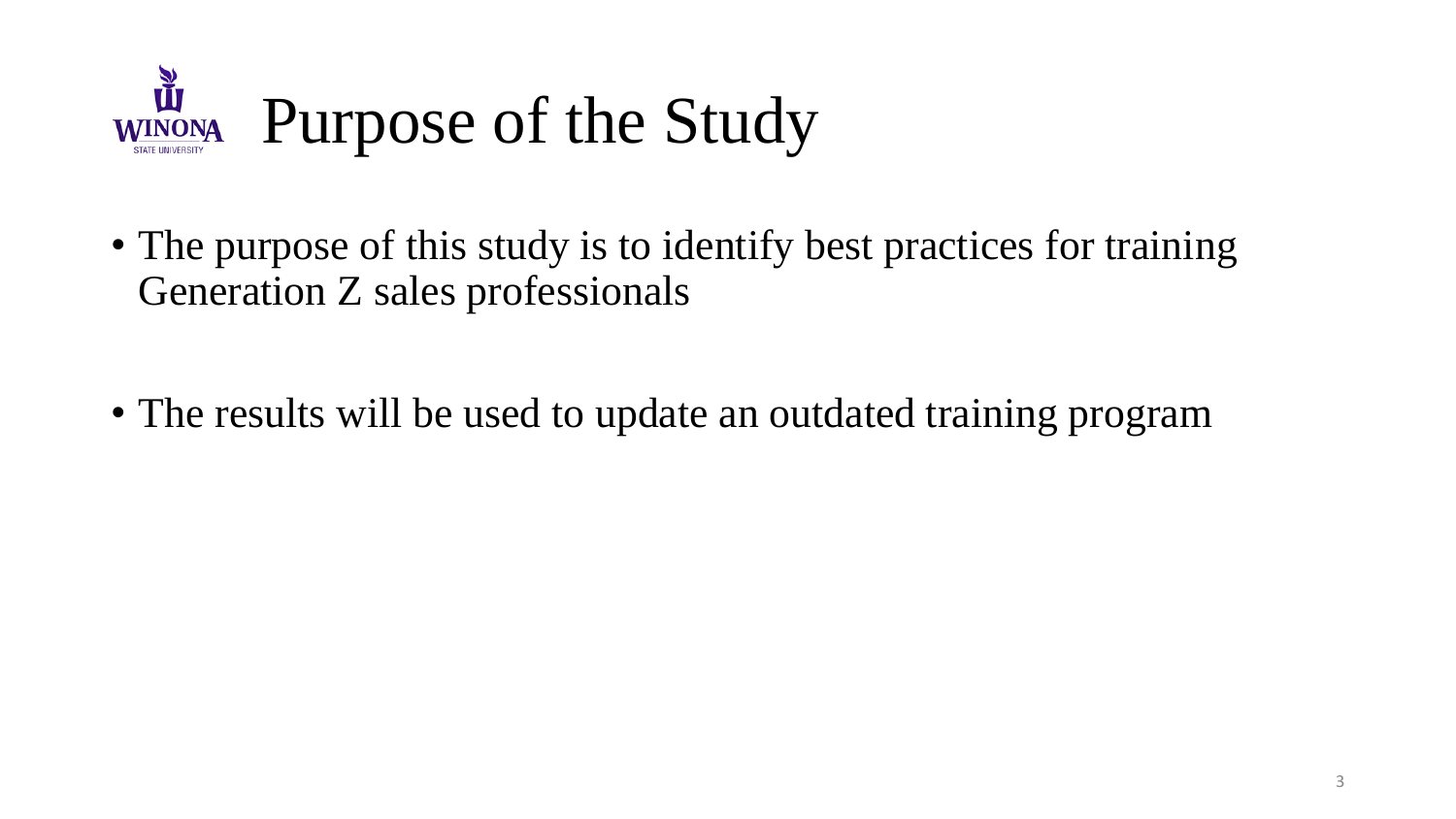



The following question guided this study:

**RQ1:** What are the best practices for training Generation Z sales professionals in the workplace?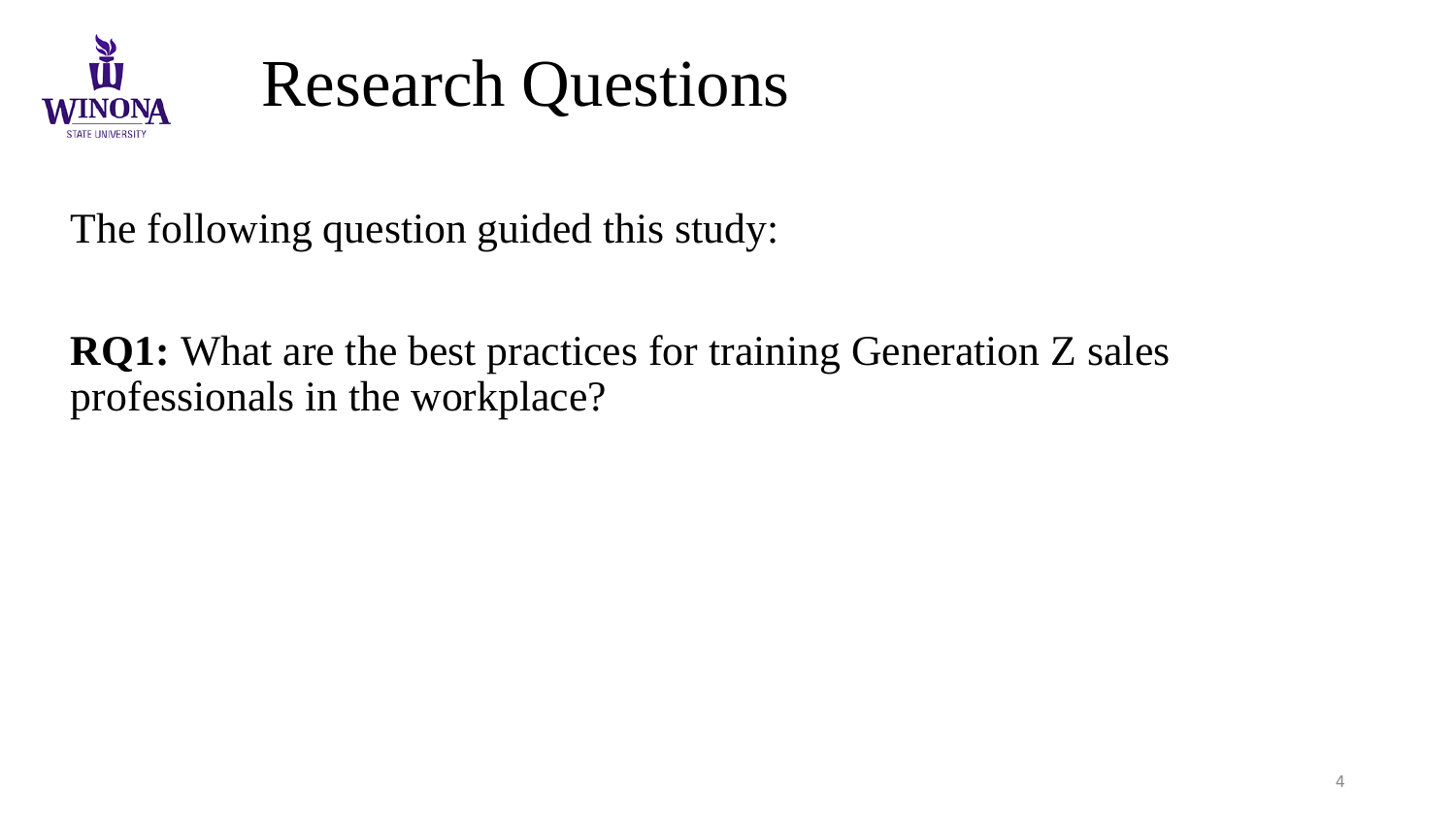

- Action Research Project
- In an action research project, the researcher and client collaborate to identify a problem and present a plan to correct it (Bryman & Bell, 2011)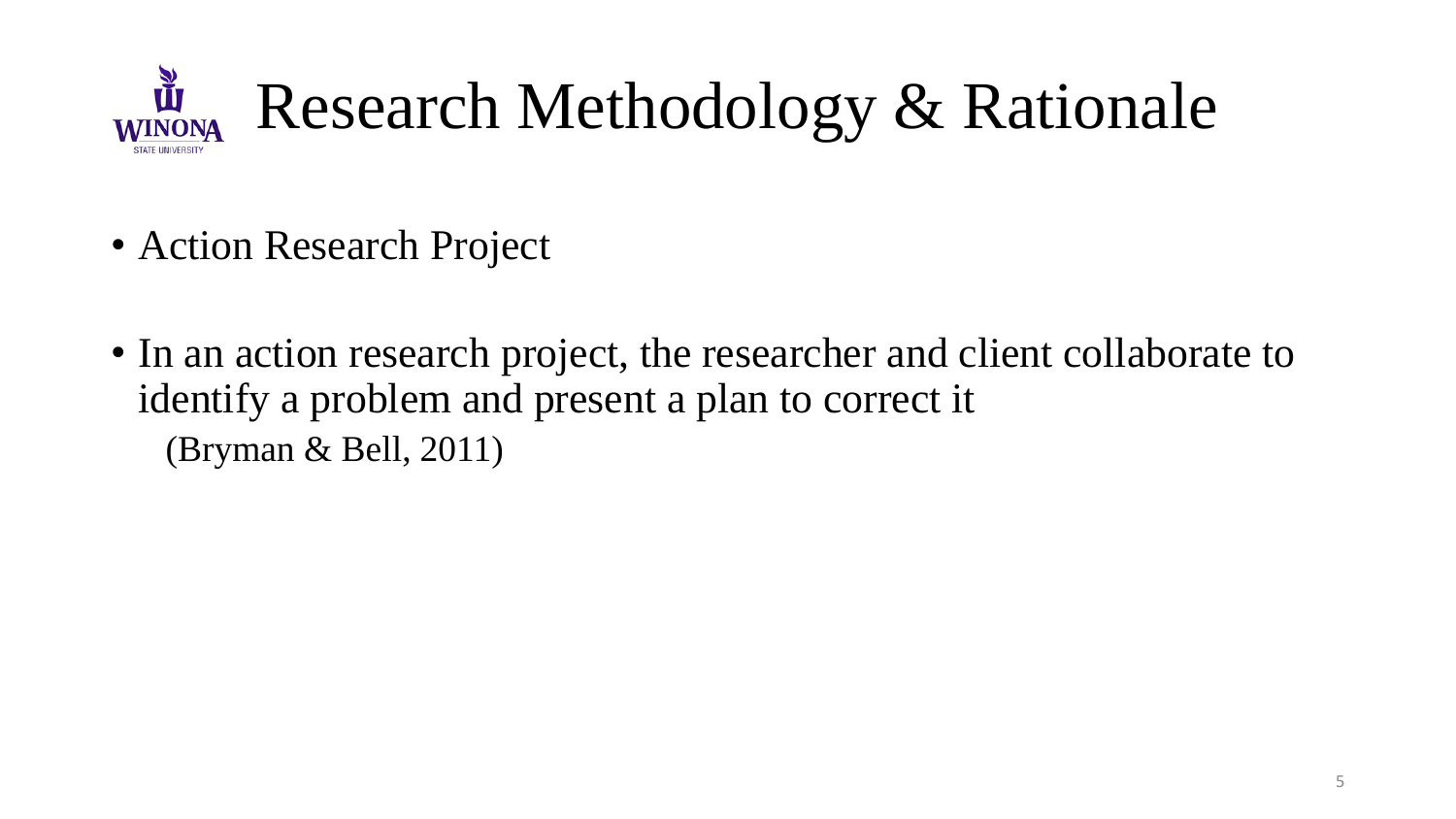

### Project Description

- Project Description: Modify the outdated training program to tailor it to Generation Z learning styles
- Work of the researcher:
	- Literature Review
	- Interviews and a Focus Group
	- Made recommended changes to 5 modules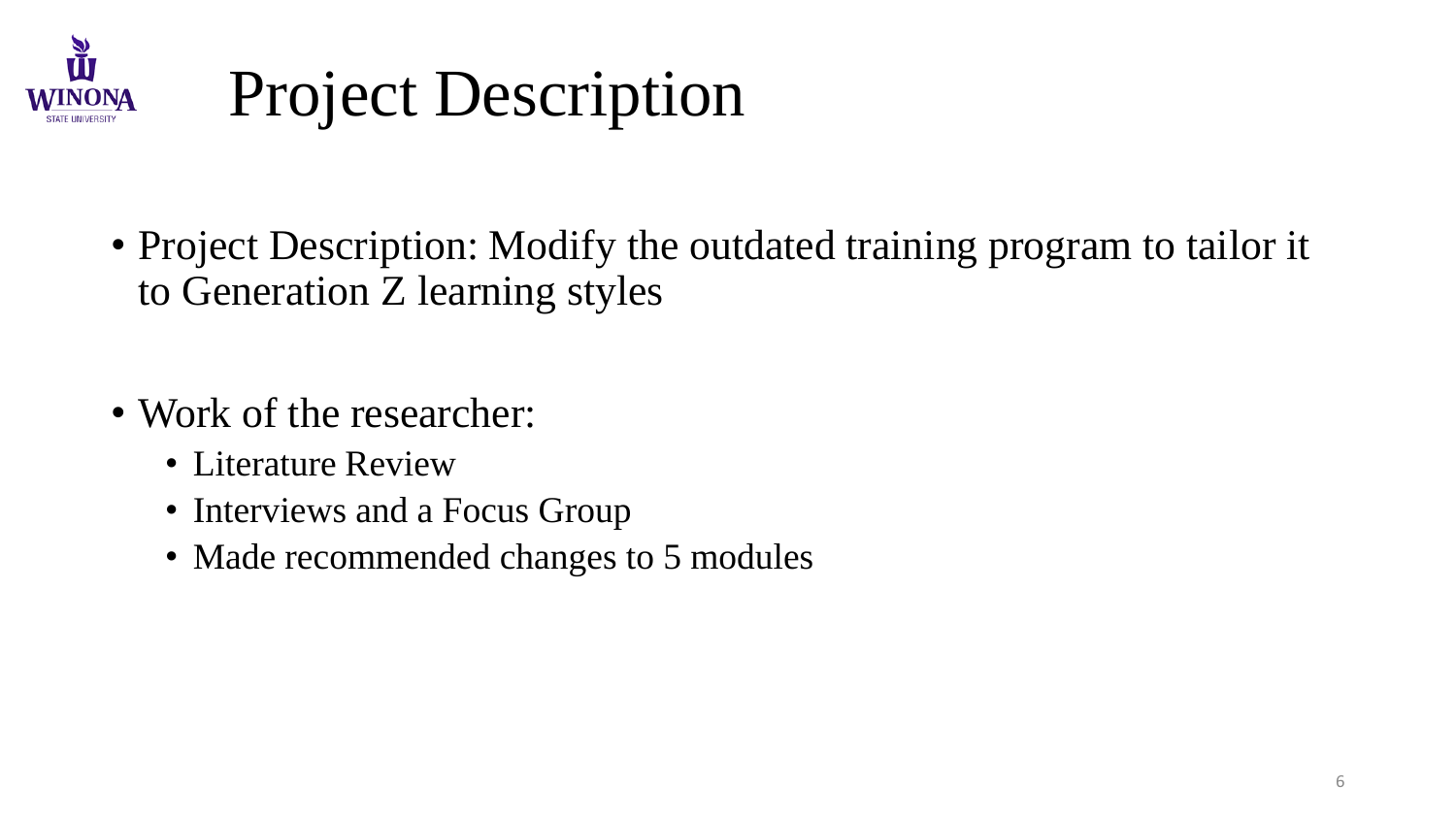

# Project Stakeholders

- Project Supervisor
- Director of Training
- Director of Sales
- AAA Sales Trainer
- Sales Managers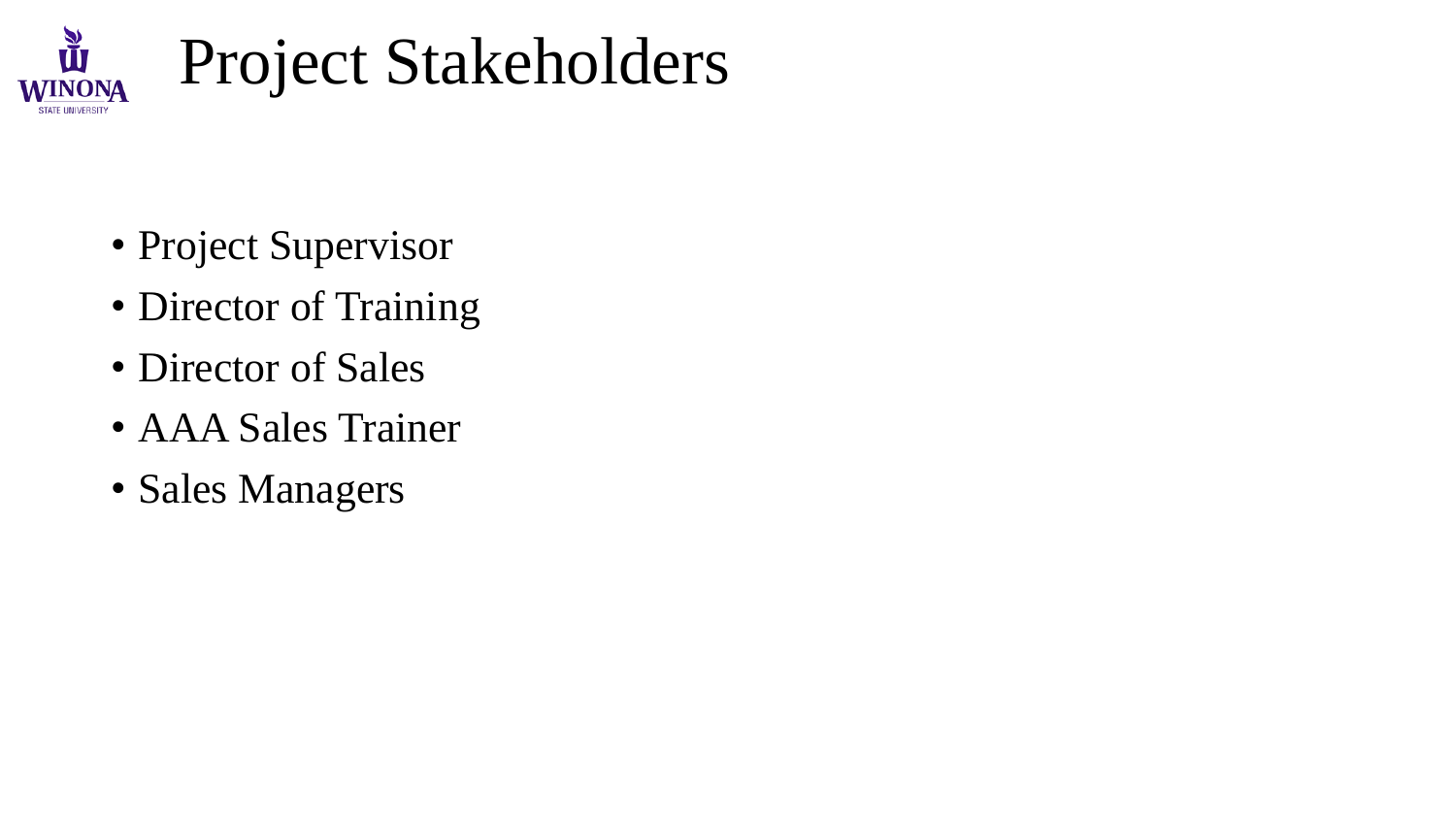

# Research Question 1 Findings

**RQ1:** What are the best practices for training Generation Z sales professionals in the workplace?

**Theme:** Tailored training to students learning styles

| <b>Data Collection Method:</b><br>Interviews and a Focus Group | <b>Data Analysis Method:</b><br>Reviewed the data and compared it with interview<br>and focus group responses |  |
|----------------------------------------------------------------|---------------------------------------------------------------------------------------------------------------|--|
| Implement more technology and app-based learning               |                                                                                                               |  |
| Utilize a wide variety of visuals for training                 |                                                                                                               |  |
| Provide immediate feedback                                     |                                                                                                               |  |
| Increase group learning $(3 - 4$ people per group)             |                                                                                                               |  |
| Increase observation followed by in classroom practice         |                                                                                                               |  |
| Reassure students how training and development will continue   |                                                                                                               |  |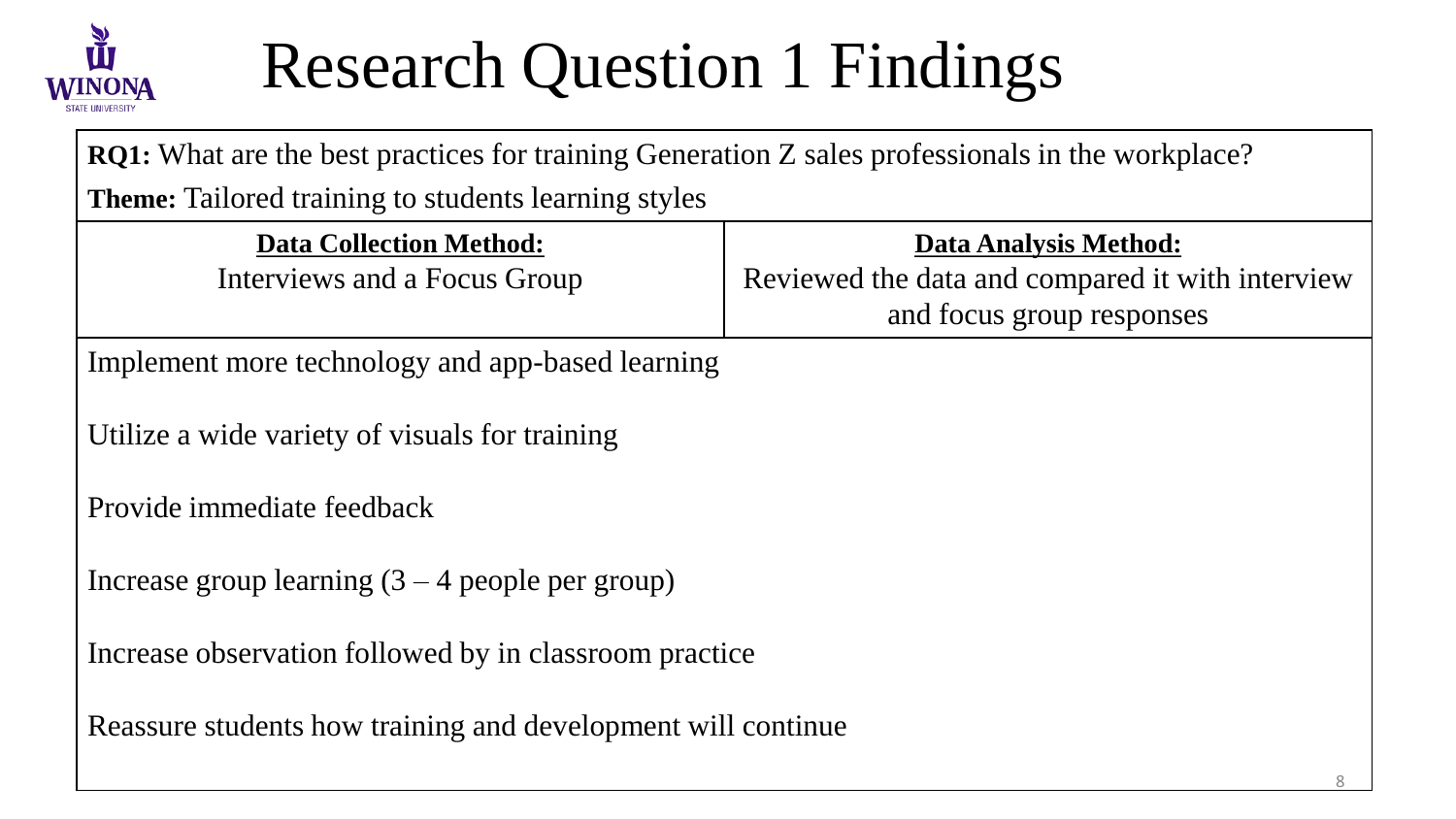

# Project Snapshot

#### **Suggested Change:**

Insert an activity after slide 16, divide students in to groups of 3-4, give each group a unique colored marker with a large tip, white sheet paper (3ftx5ft), and have them brainstorm and write in groups for ten minutes. The goal is to come up with as many rapport building questions as they can in the allotted time. Students are allowed to use their customer relationship manager, social media, and search/news engines to generate these questions (ex. review someone's LinkedIn profile and see that you have a similar hobby or charitable cause). After ten minutes are up, teams will share one at a time in a clockwise direction only one question that they posed. If another team has a similar question, they put a large X before the first letter of the sentience. Once all teams are finished sharing their questions, compile each question in to a color coded word doc and share that with the class via email after training is complete.

#### **Purpose of the Change:**

Gen Z students have a preference to training that is aided by visuals (Chicca & Shellenbarger, 2018). Use of social media platforms in training is a great way to boost Gen Z engagement (Shatto, Erwin, Kowalski, & Billings, 2016).

Gen Z students work well in small group settings (Anonymous, 2020; Chicca & Shellenbarger, 2018).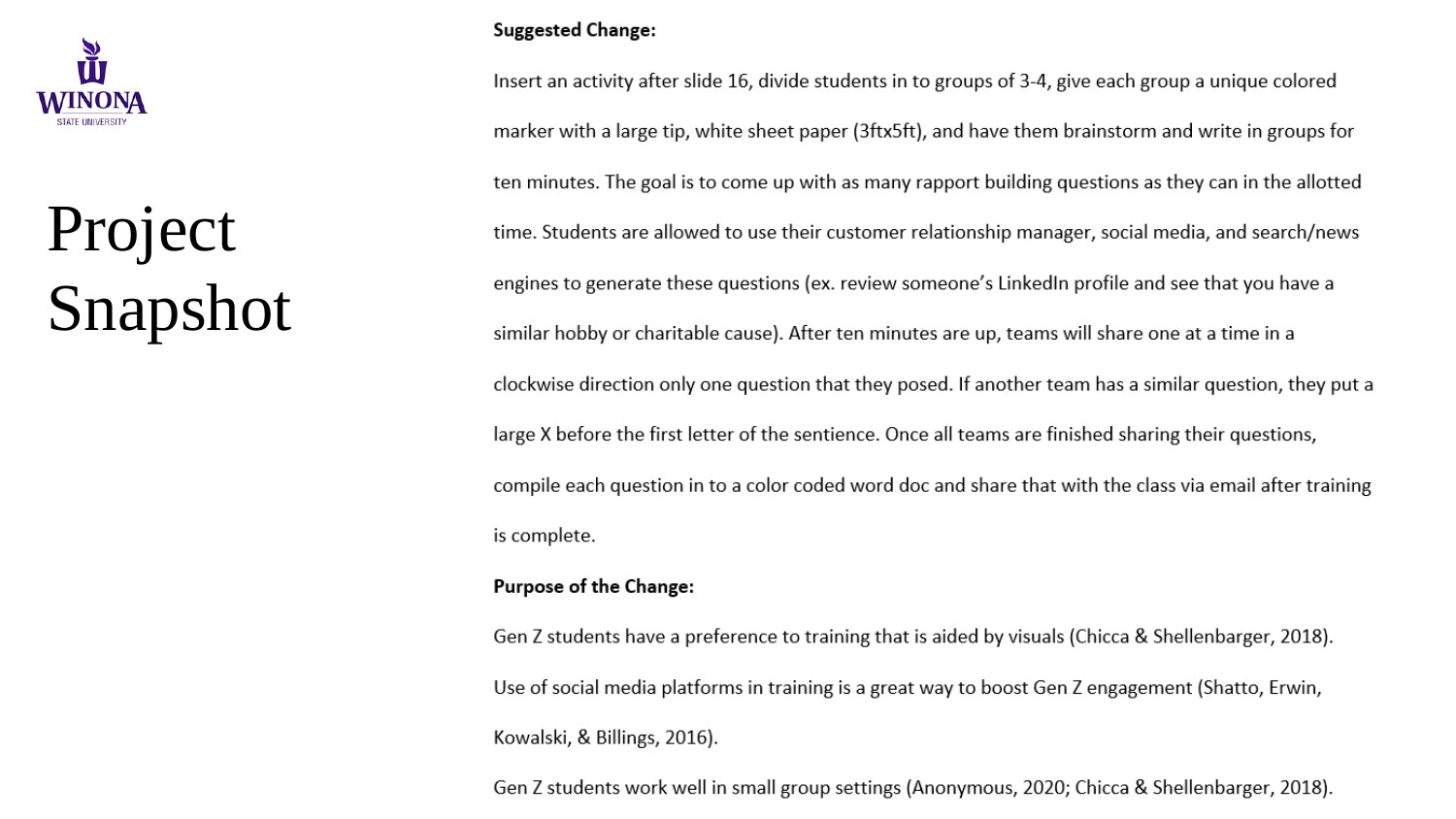

# Project Outcomes Linked to Research

| <b>Project Outcomes</b>                             | <b>Research</b>                                                                                                                                                             |
|-----------------------------------------------------|-----------------------------------------------------------------------------------------------------------------------------------------------------------------------------|
| Implement more technology and app-based<br>learning | Chicca & Shellenbarger, 2018<br>Adamson, Chen, Kackley, & Micheal, 2018<br>Montiel, Delgado-Ceballos, Ortiz-de-Mandojana, & Antolin-Lopez,<br>2020<br>Kick $&$ Thomas, 2015 |
| Utilize a wide variety of visuals for training      | Schroth, 2019<br>Mosca, Curtis, & Savoth, 2019<br>Swanzen, 2018<br>Shatto, Erwin, Kowalski, & Billings, 2016                                                                |
| Provide immediate feedback                          | Schroth, 2019<br>Schenarts, 2019<br>Shatto, Erwin, Kowalski, & Billings, 2016                                                                                               |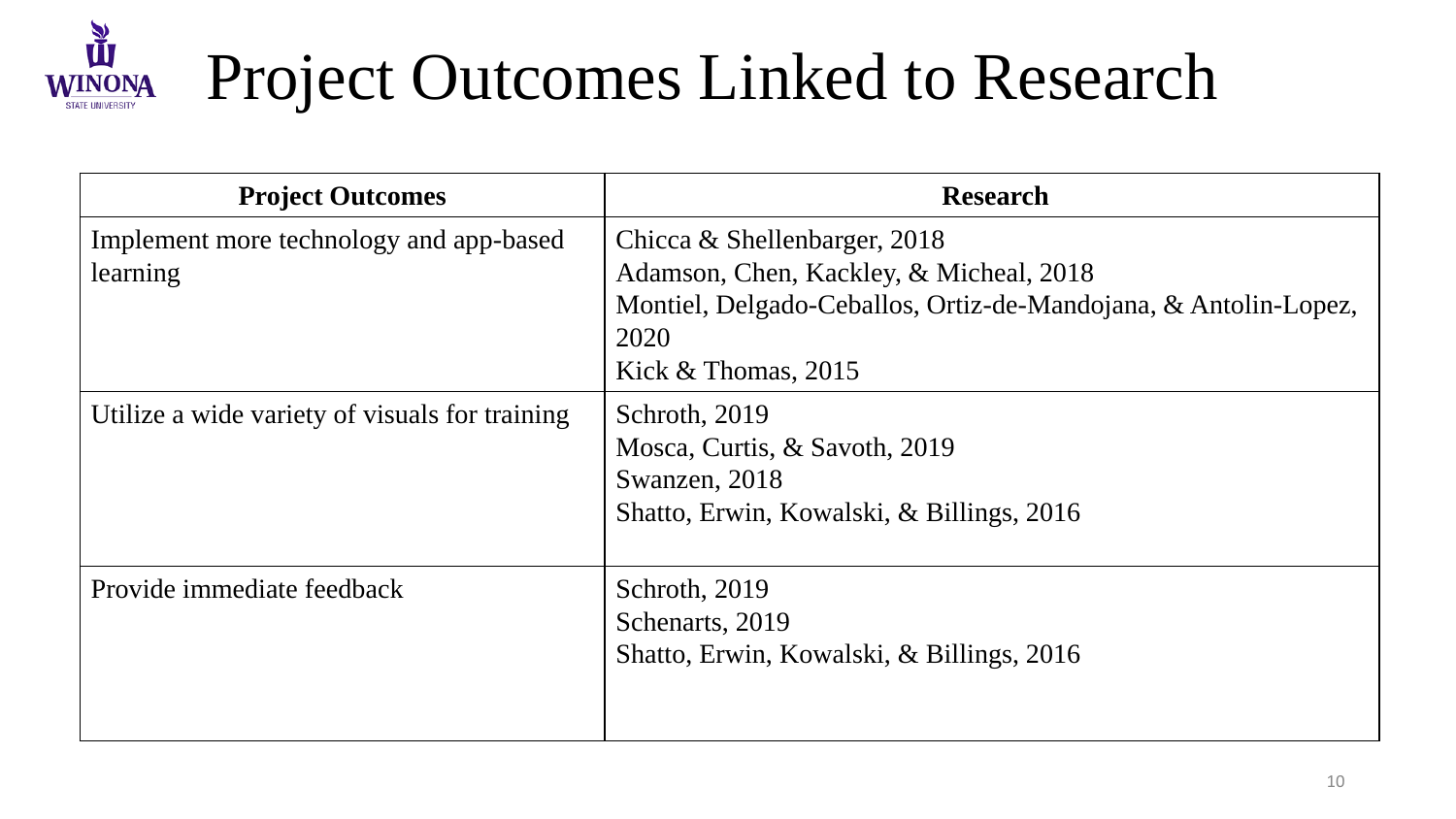

# Project Outcomes Linked to Research

| <b>Project Outcomes</b>                               | <b>Research</b>                                 |
|-------------------------------------------------------|-------------------------------------------------|
| Increase group learning $(3 – 4$ people per<br>group) | Anonymous, 2020<br>Chicca & Shellenbarger, 2018 |
|                                                       | Swanzen. 2018                                   |
|                                                       |                                                 |
| Increase observation followed by in                   | Swanzen, 2018                                   |
| classroom practice                                    | Shatto $& Erwin, 2017$                          |
|                                                       | Shatto, Erwin, Kowalski, & Billings, 2016       |
|                                                       |                                                 |
| Reassure students how training and                    | Anonymous, 2020                                 |
| development will continue                             | Schroth, 2019                                   |
|                                                       | Swanzen, 2018                                   |
|                                                       | Thacker, 2016                                   |
|                                                       |                                                 |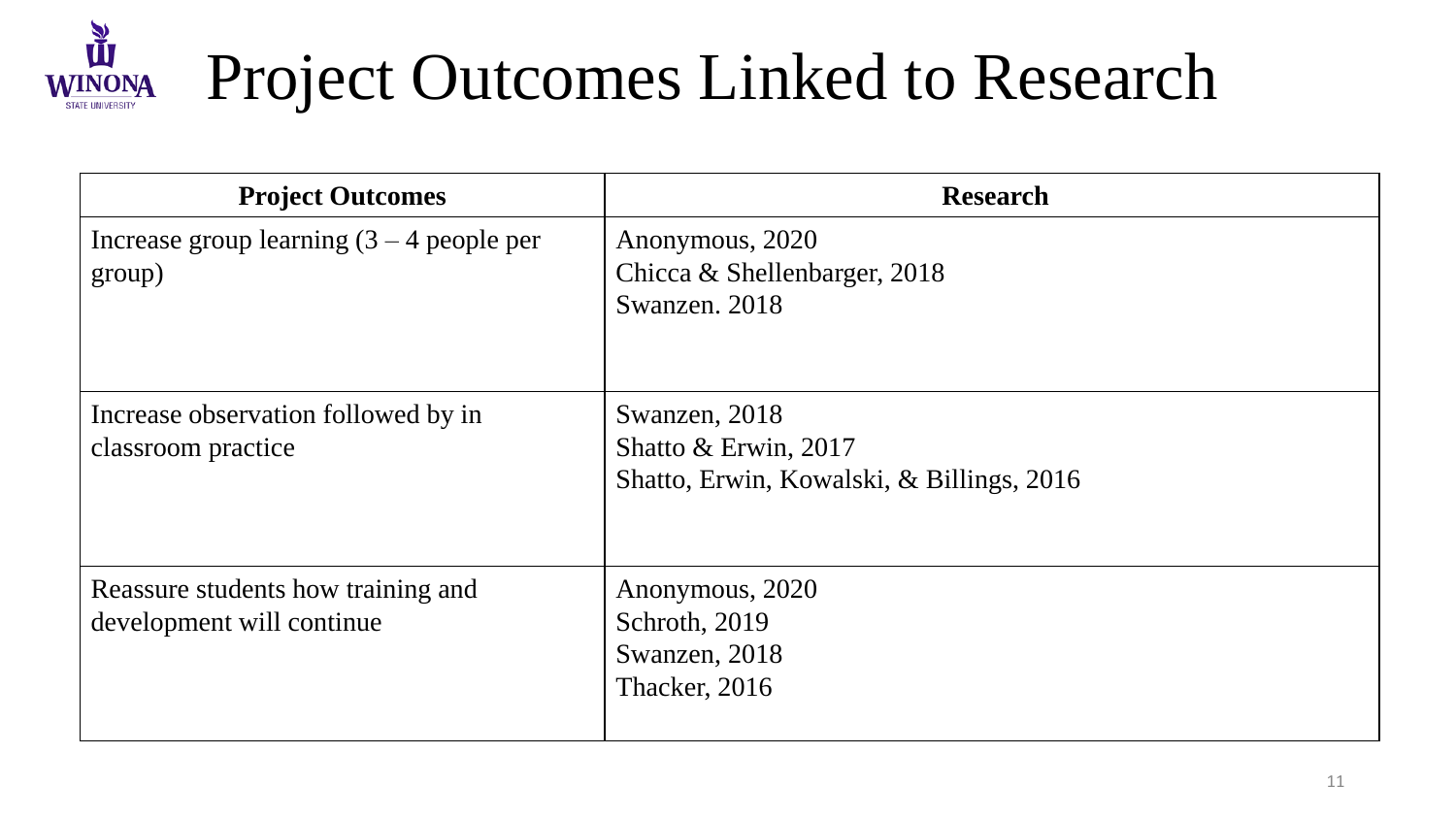

### Leadership Implications

| <b>Core Course</b>      | <b>Leadership Implications</b>                                                                                                          |
|-------------------------|-----------------------------------------------------------------------------------------------------------------------------------------|
| <b>Systems Thinking</b> | Events, Patterns, and Structure<br>Appreciative Inquiry                                                                                 |
| Change Leadership       | Understanding leadership vs. management<br>Strategies for applying academic research to the workplace                                   |
| Communications          | Group dynamics, oral communications, and building trust<br>Writing for internal and external publics<br>Communicating to varying groups |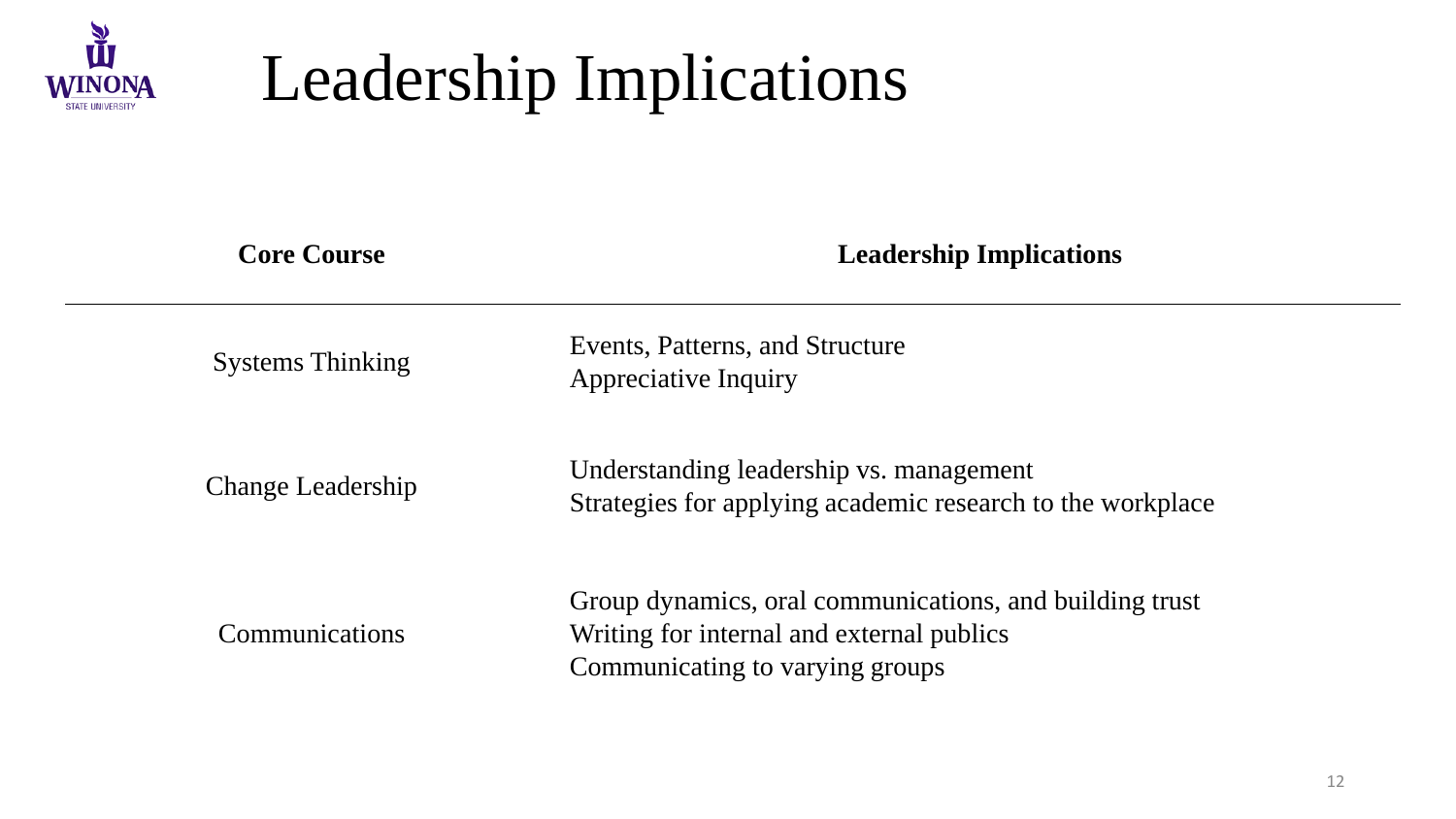

- Adamson, M. A., Chen, H., Kackley, R., & Micheal, A. (2018). *Patients, for the love of the game: Game- versus lecturebased learning with Generation Z*. Journal of psychosocial nursing and mental health services, 56(2), 29-36.
- Amo, T. (2018, March 6). *The negative effects of a lack of training in the workplace*. Retrieved from http://smallbusiness.chron.com/negative-effects-lack-training-workplace-45171.html
- Anonymous. (2020, May 12). *Organization focus group - September 2020 AAA sales training students.* (S. Kanthak, Interviewer)
- Bryman, A., & Bell, E. (2011). *Business Research Methods.* Oxford University Press
- Chicca, J., & Shellenbarger, T. (2018). *Generation Z: Approaches and teaching-learning practices for nursing professional development practitioners*. Journal for nurses in professional development, 34(5), E9-E10.
- Creswell, J. W., & Creswell, J. D. (2018). *Research design: qualitative, quantitative, and mixed methods approaches*. Fifth edition. Los Angeles: SAGE.
- Kick, A. L., Contacos-Sawyer, J., & Thomas, B. (2015). *How Generation Z's reliance on digital communication can affect future workplace relationships*. Competition Forum, 13(2), 214.
- Montiel, I., Delgado-Ceballos, J., Ortiz-de-Mandojana, N., & Antolin-Lopez, R. (2020). *New ways of teaching: Using technology and mobile apps to educate on societal grand challenges.* Journal of Business Ethics, 161(2), 243-251.